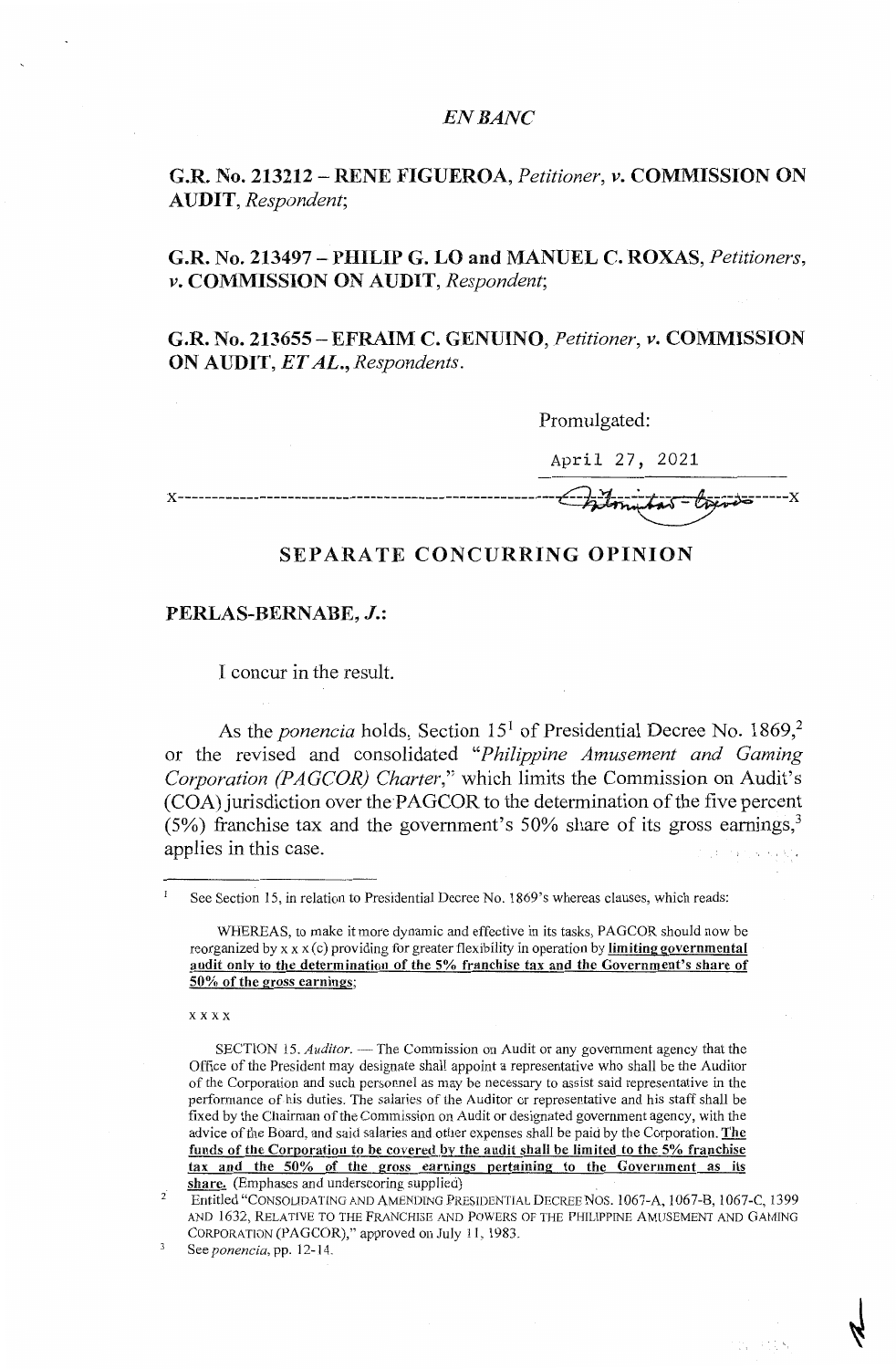Separate Concurring Opinion 2 G.R. Nos. 213212,

As the records show, the disallowed amount in this case was sourced from PAGCOR's operating expense fund, particularly under its marketing expense fund.<sup>4</sup> Thus, the *ponencia* correctly granted the instant petition, thereby setting aside the COA's assailed rulings and notice of disallowance for lack of jurisdiction.<sup>5</sup>

To be sure, the COA's lack of jurisdiction in this case is intrinsically linked to Section 15 of the PAGCOR Charter, which is presumed to be valid and constitutional. Indeed, as the *ponencia* observes, since this provision has not been specifically repealed by Congress or struck down by the Court, it remains part of our legal system with the full force and effect of law until definitively settled in the appropriate case therefor.<sup>6</sup>

It should be borne in mind that, while the instant parties argued at the COA level regarding the limits of the COA's audit jurisdiction over PAGCOR, the Court cannot squarely rule on the constitutionality of Section 15 of the PAGCOR Charter in this case, considering that PAGCOR, whose charter is under scrutiny and the entity that is directly and adversely affected by the issue of constitutionality, was not impleaded as a party-litigant.<sup>7</sup>

More significantly, it must be highlighted that the present consolidated petitions, which were filed under Rule 64, in relation to Rule 65 of the Rules of Court, constitute a *certiorari* review of an expenditure disallowed by the COA, and not a direct attack on the constitutionality of Section 15 of the PAGCOR Charter. In this regard, "[n]othing is more settled than the rule that the constitutionality of a statute cannot be collaterally attacked as constitutionality issues must be pleaded directly and not collaterally. A collateral attack on a presumably valid law is not permissible. Unless a law or rule is annulled in a direct proceeding, the legal presumption of its validity stands."<sup>8</sup>

Hence, up until Section 15 of the PAGCOR Charter is declared as unconstitutional in the proper proceeding, the same is valid. Accordingly, since the amount disallowed in this case does not fall within the ambit of the

<sup>4</sup>  See id.

<sup>5</sup> See id. at 17.

<sup>6</sup>  7 See *Lim v. Pacquing,* 310 Phil. 722 (1995); *Macalintal v. Commission on Elections,* 453 Phil. 586 (2003). See *Liban* v. *Gordon* (654 Phil. 680 [2011]), where one of the reasons cited by the Court in modifying its earlier Decision declaring void the Philippine National Red Cross (PNRC) charter and holding that it should have exercised judicial restraint in ruling upon the constitutionality of the said law, was that the PNRC was not an original party to the case (though it intervened subsequently):

xx xx **this Court should not have declared void certain sections ofR.A. No. 95,** as amended · by Presidential Decree (P.D.) Nos. 1264 and 1643, the PNRC Charter. Instead, the **Court should have exercised judicial restraint on this matter,** especially since there was some other ground upon which the Court could have based its judgment. Furthermore, **the PNRC, the entity most adversely affected by this declaration of unconstitutionality, which was not even originally a party to this case,** was being compelled, as a consequence of the Decision, to suddenly reorganize and incorporate under the Corporation Code, after more than sixty (60) years of existence in this country. (Emphases and underscoring supplied)

*Vivas* v. *Monetary Board of the Bangko Sentral ng Pilipinas,* 716 Phil. 132, 153 (2013).